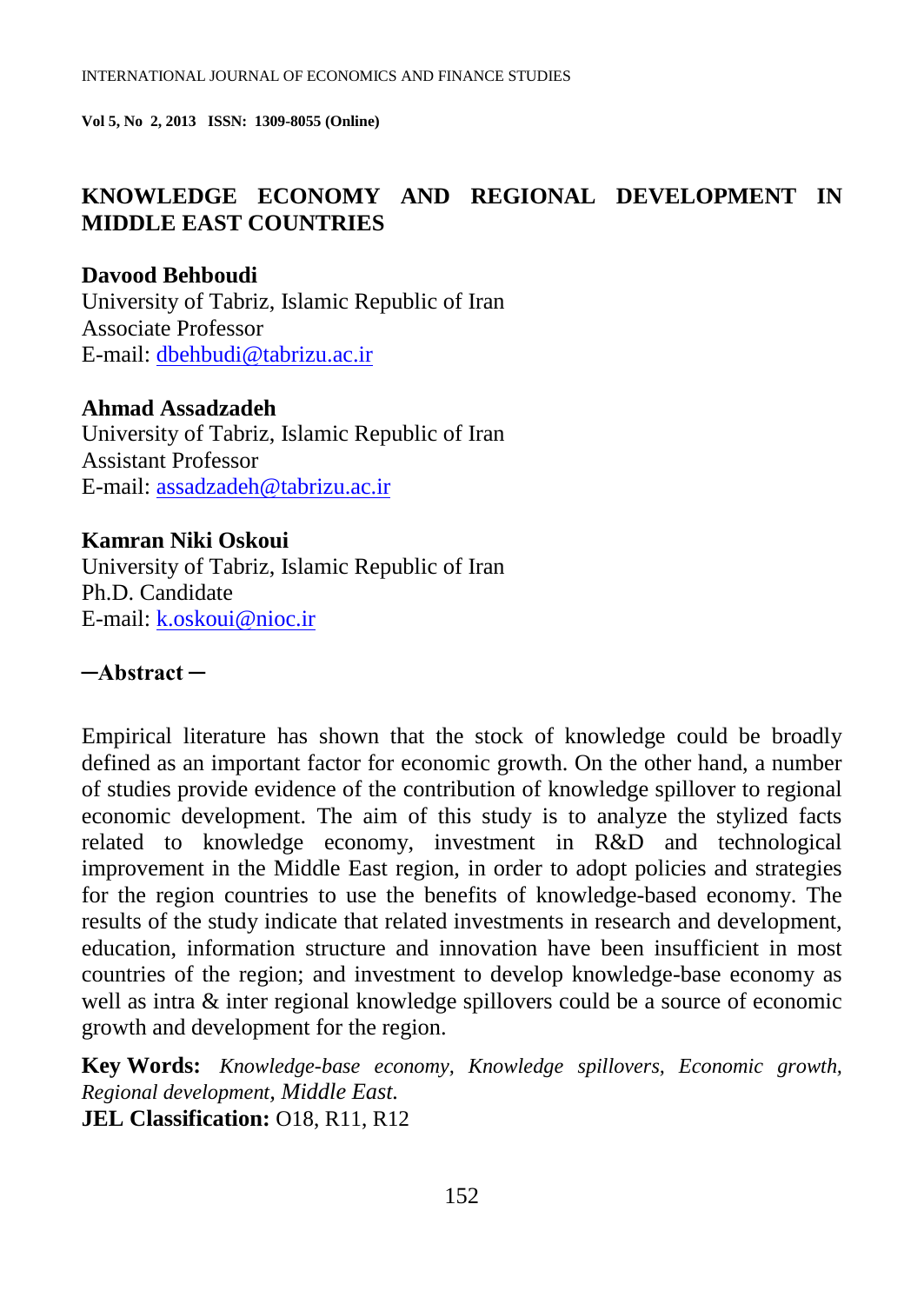#### **1. Introduction**

Since the day of Adam Smith, economists have investigated to find out what is that makes some countries rich and others poor. These efforts have provided a better understanding of the sources of economic growth. However, the mystery of economic growth has remained unsolved (Helpman, 2004). One of the key findings of the empirical growth literature of the past half-century is that the accumulations of physical and human capital can only account for between half and two-thirds of economic growth in most countries. The remainder is driven by something else that is commonly referred to as the Total Factor Productivity (TFP) or the [Solow residual](http://en.wikipedia.org/wiki/Solow_residual) (Uppenberg, 2009). TFP is a variable which accounts for effects on total [output](http://en.wikipedia.org/wiki/Output_%28economics%29) not caused by traditionally measured inputs of labor and capital (Helpman, 2004). Stock of knowledge, technological change and the externalities are the main derivers of TFP improvement. Empirical literature has also established that investment in Research and Development (R&D) is a key input into the process of innovation and the expansion of the knowledge stock (Uppenberg, 2009). Endogenous growth models suppose that accumulation of knowledge is an endogenous variable for economic growth, which is a function of investments in R&D and allocation of resource for inventive activates.

Knowledge, however, partly has the character of a public good, and part of the new knowledge generated by an economic agent in a region could flow to other economic agents in the same region and also to economic agents in other regions (Karlsson and Grasjo, 2012). Therefore, knowledge-flows among countries breed additional externalities and interdependence across countries; and international spillovers of learning-by-doing affects both the structure of foreign trade and the growth rates of countries (Helpman, 2004).

Since the industrial revolution, the Middle East (ME) region has been facing considerable economic challenges. Macroeconomic performance and institutional frameworks of the ME has been conspicuously weak, in terms of governance, competition, and productivity. ME countries need a more productive economic regime to boost development and economic growth (Aubert & Reiffers, 2003). The aim of this study is to analyze the current situation of knowledge economy in the Middle East region, in order to assess the readiness of ME countries to reap the benefits of knowledge-based economy.

The remainder of this paper is organized as follows: Section 2 provides the conceptual formwork and reviews the literature related to the role accumulation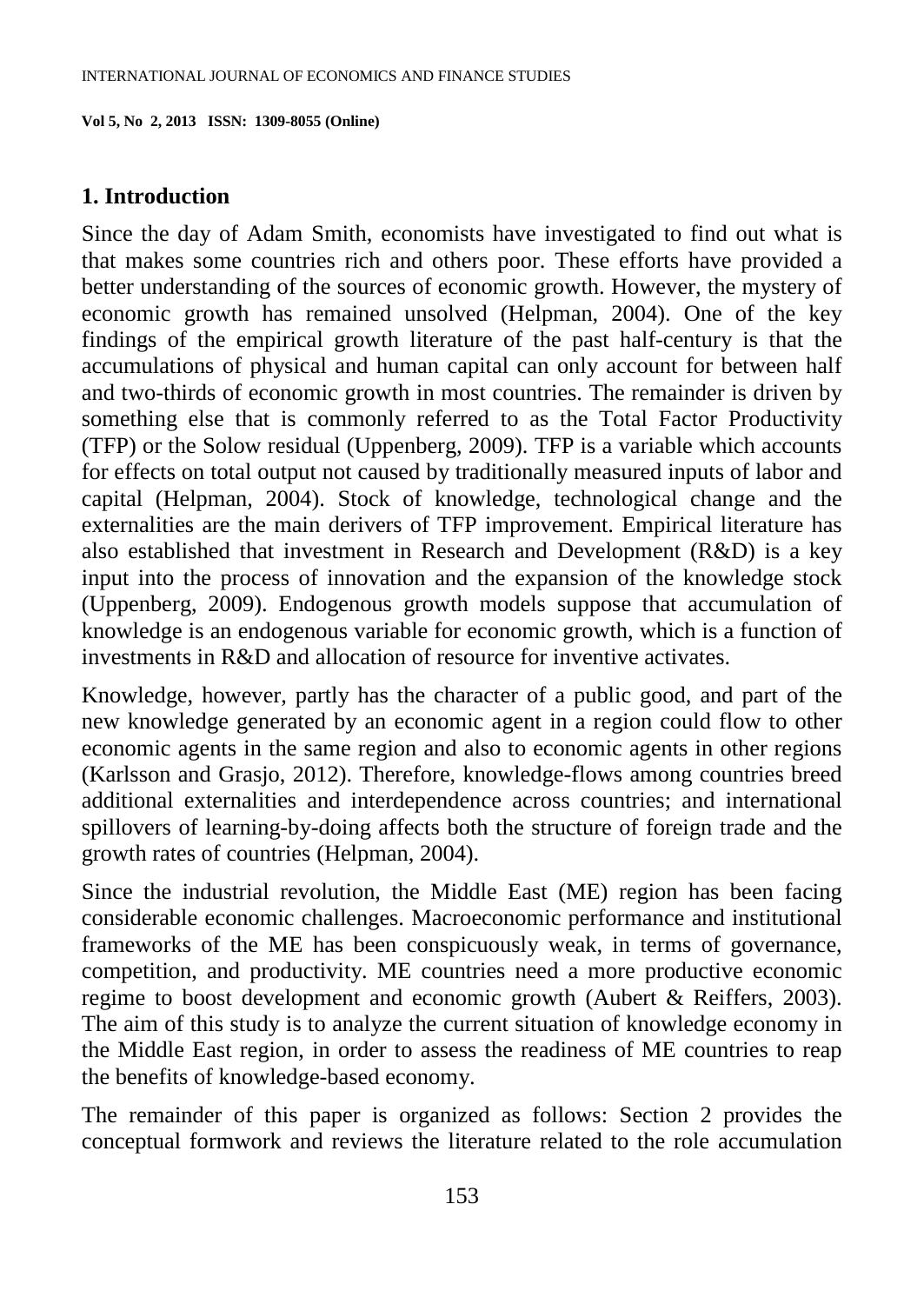and spillover of knowledge in economic growth and regional development. Section 3, presents the stylized facts about knowledge economy in selective ME countries and analysis the potential of ME to take the advantages of intra & inter regional knowledge spillover. A summary of conclusions and policy implications of the paper is contained in the final section.

# **2. Knowledge Accumulation, Knowledge Spillover and Regional Economic Growth**

Briefly, the role of knowledge and technology in economic growth could be organized around four themes. In the first theme, the accumulation of physical and human capital is important, but it explains only part of the variation across countries in income per capita and its rate of growth. Exogenous changes of knowledge and technological factors also affect economic growth. This kind of theme is so-called neoclassical model of economic growth, which founded simultaneously by Solow (1956) and Swan (1956). In the second theme, TFP is at least as important as accumulation. Knowledge accumulation and, in particular, the incentives for knowledge creation could shape TFP improvement. Investment in R&D, learning-by-doing, externalities, and increasing returns are the main drivers for knowledge creation and so TFP improvement. Such a theme is recognized as "endogenous" growth model which initiated by Romer (1986) and Lucas (1988). Grossman and Helpman (1995) have developed the third theme which stress that growth rates of different countries are interdependent, because of the flow of knowledge across national borders. Foreign trade and investment also affect the incentives to innovate, to imitate, and to use new technologies. Finally, the fourth theme emphasize that economic and political institutions affect the incentives to accumulate and to innovate, and they also affect the ability of countries to accommodate change (Helpman, 2004).

Therefore new growth theories have shown that new knowledge is an especially valuable factor of production, by taking account of the unique characteristics of information and, in particular, its ability to be passed from user to user without losing its usefulness (i.e. it's non-rival character). Investments in equipment embodying new technological developments and in education, invention, and related knowledge-enhancing activities are seen to be the key to overcoming the impact of the diminishing returns that come into play as workers are equipped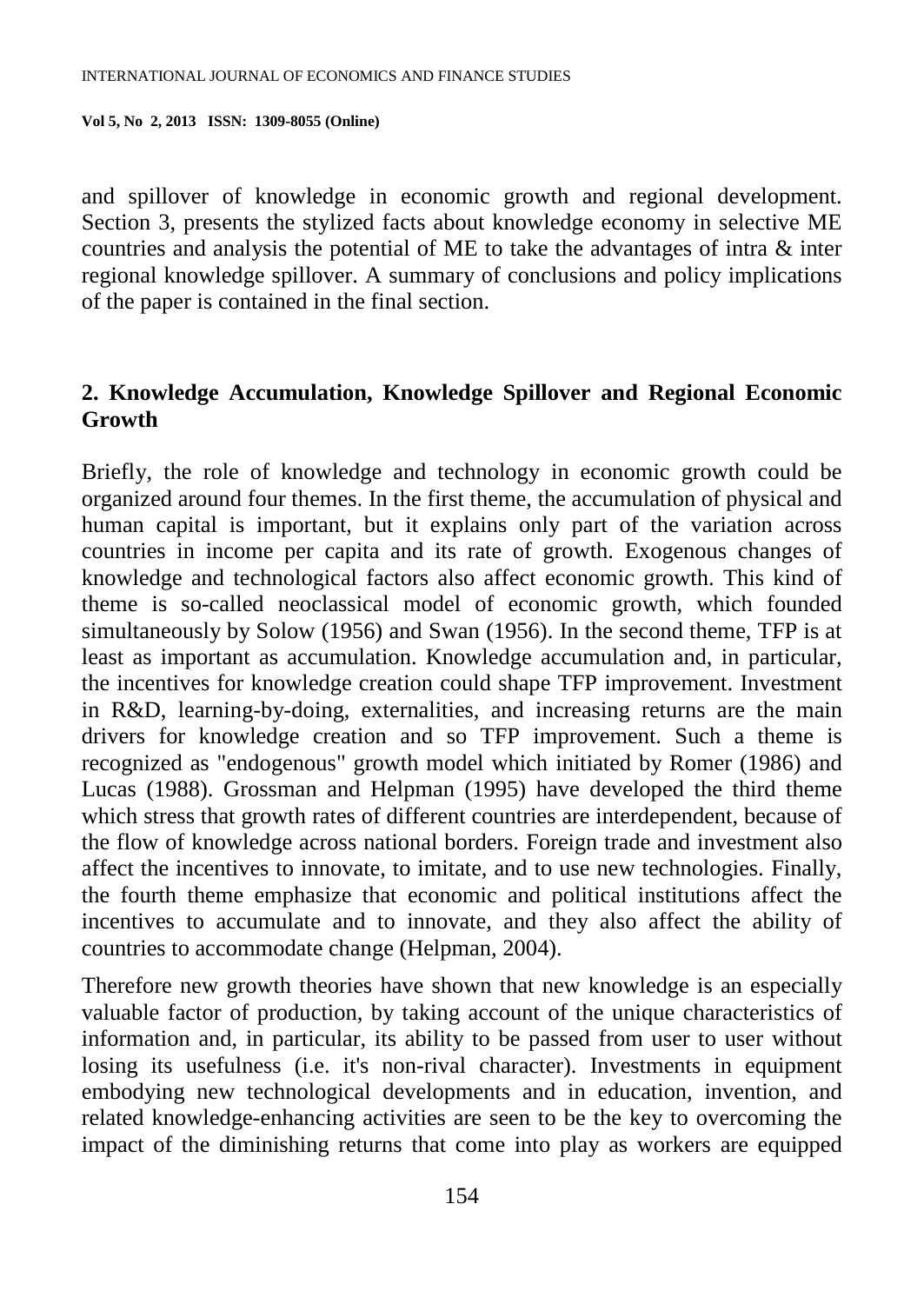with increased capital. Technological progress makes it possible to extract greater value from limited resources and sustain the economy's growth over the long-term (Karagiannis, 2007).

Today, there exists a large literature which indicates knowledge flows, knowledge spillovers and knowledge externalities are the drivers of regional economic development. New knowledge is generated by economic agents through deliberate search for new knowledge in the form of R&D activities, and trough learning-bydoing, when carrying through different activities. The sources of knowledge can be classified into two groups: i) embodied knowledge including individuals, economic agents and products, and ii) disembodied knowledge, including books, articles, research and consultancy reports, patents, web pages.

Knowledge flows can be described as a special sort of communication related to the diffusion of messages, products, individuals or economic agents that embody new ideas, knowledge, concepts, blueprints, and so on (Rogers, 1983). Such flows occur whenever an idea generated by a certain economic agent is learned by another economic agent, and indicate a process where economic agents learn from another economic agent's ideas and combine these with internally generated ideas and internally existing ideas, thereby developing and extending the internally existing stock of ideas (cf. Griliches, 1992).

However, this learning can occur through many different mechanisms, such as markets, publications, social networks, professional networks, education and training and labour mobility, which indicates that the diffusion of knowledge is a complex matter to disentangle and to understand not least since it is also dependent upon formal and informal institutions and the level of social capital (Helpman, 2008).

When the knowledge flows are not fully compensated, we talk about knowledge spillovers. Griliches (1992) defined knowledge spillovers as "working on similar things and hence benefiting much from each other's research".

Since the knowledge generating activities are localized, regional knowledge externalities have two main spatial sources: i) intra-regional knowledge sources, i.e. knowledge sources characterized by geographical proximity, which lower the transaction costs and facilitates pure knowledge spillovers, and ii) inter-regional knowledge sources, i.e. knowledge sources in other regions, avail-able via different interregional links. Proximity implies that transactions and planned interactions between economic agents become less costly and that the probability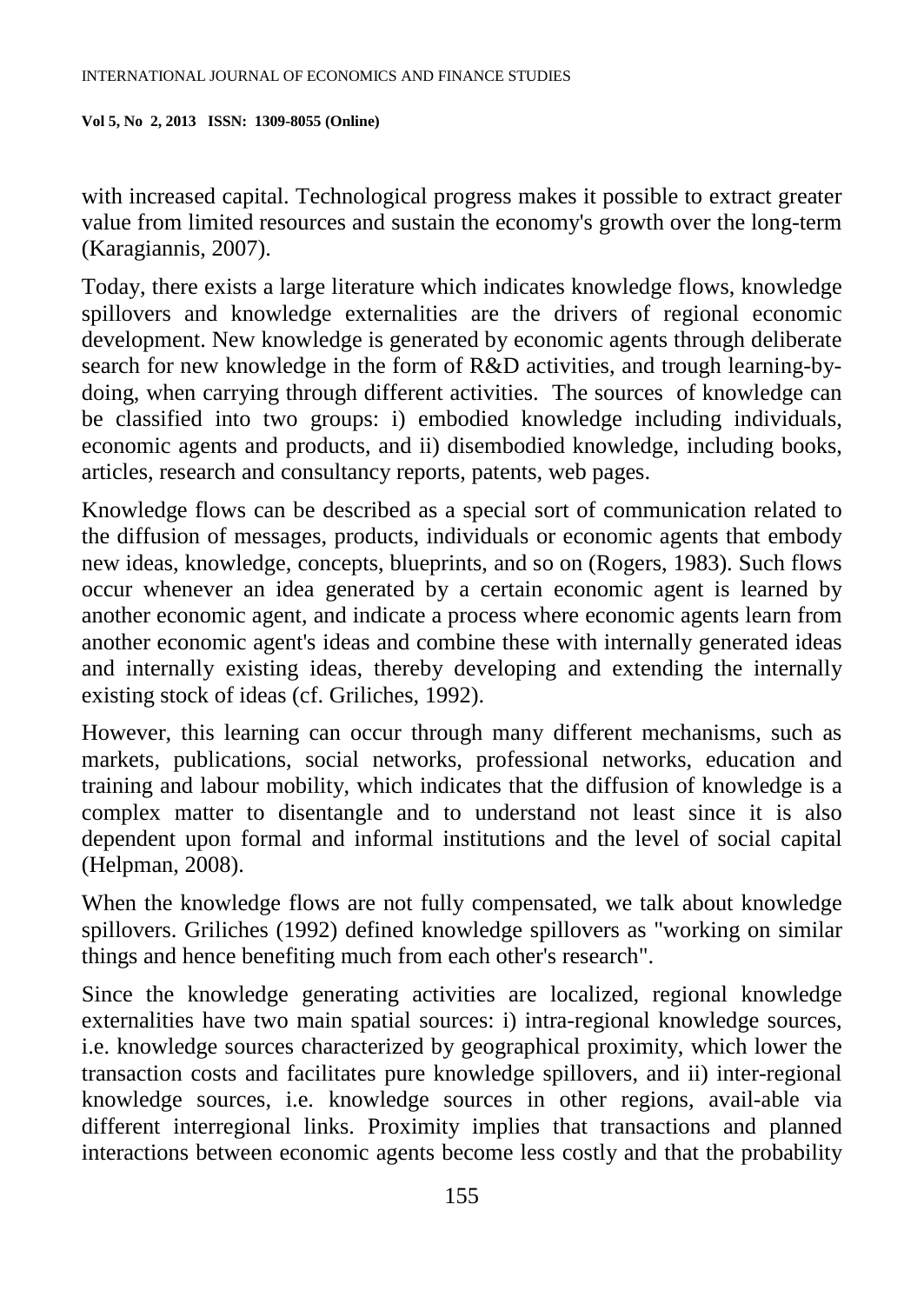for non-planned interactions increases. More advanced types of interactions between economic agents are dependent upon trust and proximity makes it easier to develop trust (Breschi & Lissoni, 2001).

Some authors claim that intra-regional knowledge spillover may generate dynamically increasing returns in the regional economics, thus stimulate innovation and regional economic growth. International spillovers of learning-bydoing affect both the structure of foreign trade and the growth rates of countries. This is very different from the neoclassical growth model, in which growth is driven by factor accumulation and the long-run growth rate does not depend on initial conditions (Uppenberg, 2009).

# **3. Knowledge Economy in Middle East Region**

 $\overline{a}$ 

The economy of the Middle East (ME) is very diverse, composed of individual economies that include [hydrocarbon](http://en.wikipedia.org/wiki/Hydrocarbon) exporting [economies,](http://en.wikipedia.org/wiki/Rentier_state) government led [socialist economies,](http://en.wikipedia.org/wiki/Socialist_economies) and the [free market](http://en.wikipedia.org/wiki/Free_market) economies. The oil industry has significantly affected the entire region economy, both through the wealth that it generates and through the movement of labor. Overly dependent on oil resources, a number of ME countries have undertaken efforts to diversify their economies in recent years in order to overcome economic stagnation, mounting unemployment, and increasing poverty. Some countries in the region have invested on education, innovation, and Information & Communication Technology (ICT) infrastructure from the source of oil revenues. Some countries also have invested R&D. However, there is considerable difference between region countries and advance economies in terms of knowledge economy and R&D investments.

This section provides evidences that reveal the gap between ME region and other regions of the world; and also cross-country differences among the region countries in terms of knowledge economy. The set countries were considered as Middle East composed of 15 countries including: [Bahrain,](http://en.wikipedia.org/wiki/Bahrain) [Cyprus,](http://en.wikipedia.org/wiki/Cyprus) [Egypt,](http://en.wikipedia.org/wiki/Egypt) [Iran,](http://en.wikipedia.org/wiki/Iran) [Iraq,](http://en.wikipedia.org/wiki/Iraq) [Jordan,](http://en.wikipedia.org/wiki/Jordan) [Kuwait,](http://en.wikipedia.org/wiki/Kuwait) [Lebanon,](http://en.wikipedia.org/wiki/Lebanon) Oman, [Qatar,](http://en.wikipedia.org/wiki/Qatar) [Saudi Arabia,](http://en.wikipedia.org/wiki/Saudi_Arabia) [Syria,](http://en.wikipedia.org/wiki/Syria) [Turkey,](http://en.wikipedia.org/wiki/Turkey) [United](http://en.wikipedia.org/wiki/United_Arab_Emirates)  [Arab Emirates,](http://en.wikipedia.org/wiki/United_Arab_Emirates) and [Yemen.](http://en.wikipedia.org/wiki/Yemen) [1](#page-4-0)

<span id="page-4-0"></span> $<sup>1</sup>$ . Palestine and Israel are also in the Middle East region, but we just selected 15 above mentioned countries.</sup>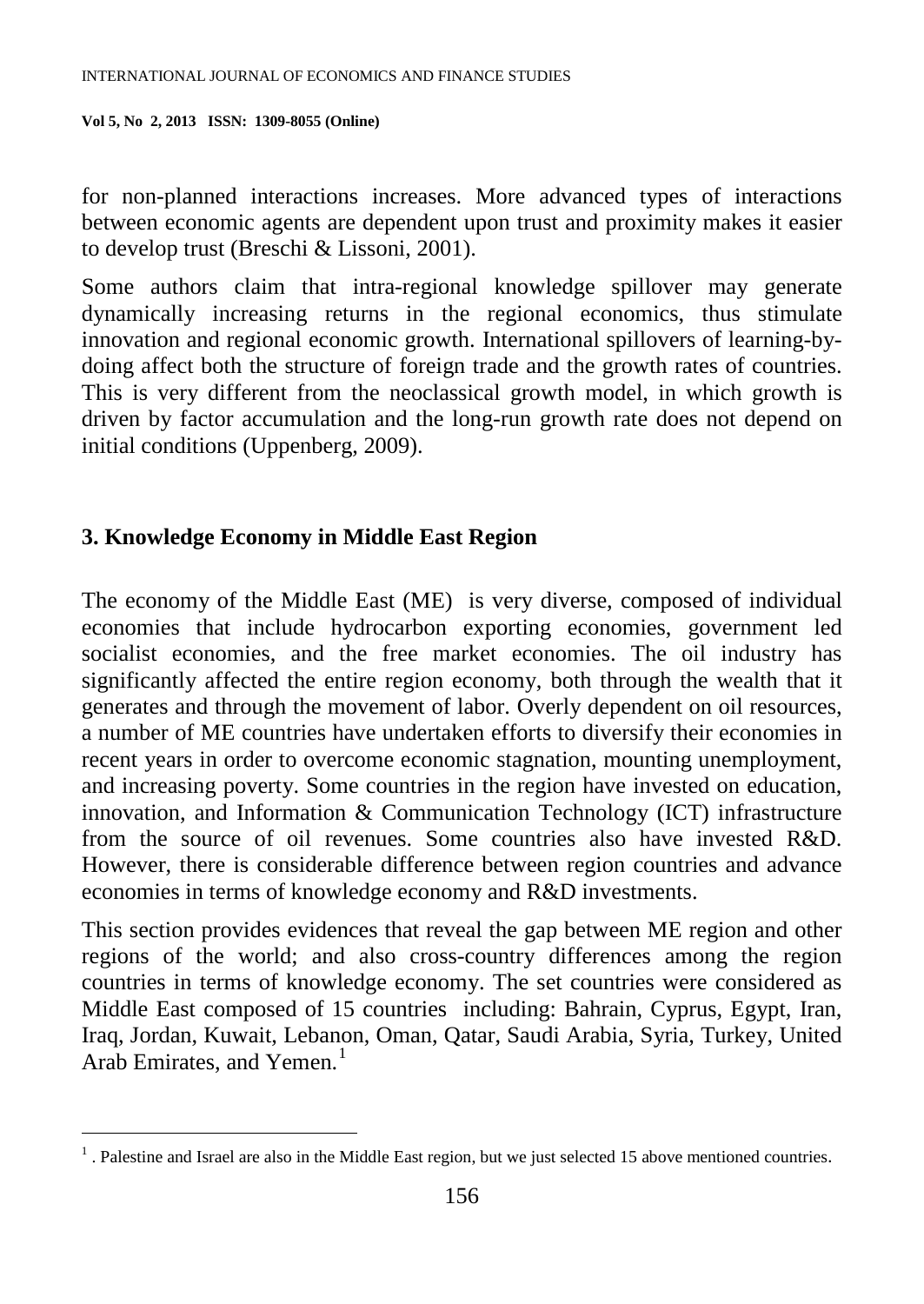In order to compare knowledge economy ME with other regions, the indicators of four regions of the world including North America (NAC), East Asia & Pacific (EAS), Europe & Central Asia (ECS), and Latin America & Caribbean (LCN) as well as the average for the world were reported in the tables.

Table 1, reports R&D expenditures (% of GDP) for ME countries and other regions. As illustrated by the table, ME countries to spend notably less on R&D than other regions of the world. The average share of R&D expenditure in GDP for ME countries during the past decade was around 0.34% while the ratio for NAC, ECS, and EAS were 2.67, 2.37 and 1.80 respectively. More importantly, the gap between ME and other regions has been remarkably stable over a long period of time, and ME have made little progress in closing this gap in the past decade countries.

There are also large and persistent differences across individual ME countries. While R&D intensity in Iran and Turkey is more than 0.60%, R&D spending in other countries is less than 0.1% of GDP. Even, there is no available data for R&D expenditure in 8 countries of the region.

Moreover, what actually matters for economic growth is the stock of knowledge, as represented by the R&D capital stock. The R&D capital stock accumulates gradually as a result of many years of investment in R&D, but it also depreciates as older knowledge becomes obsolete. If ME countries would suddenly their level of R&D intensity, this alone would not have an immediate impact on its economic performance. What is needed is a sustained increase in the level of investment that would over time expand ME's R&D capital stock.

| Country       | 2000 | 2001 | 2002 | 2003 | 2004 | 2005 | 2006 | 2007 | 2008 | 2009 | 2010 | Ave. |
|---------------|------|------|------|------|------|------|------|------|------|------|------|------|
|               |      |      |      |      |      |      |      |      |      |      |      |      |
| <b>NAC</b>    | 2.53 | 2.65 | 2.68 | 2.58 | 2.57 | 2.51 | 2.55 | 2.58 | 2.64 | 2.75 | 2.81 | 2.62 |
| <b>ECS</b>    | 1.72 | 2.38 | 2.34 | 2.43 | 2.41 | 2.51 | 2.5  | 2.45 | 2.53 | 2.44 | na   | 2.37 |
| World         | 2.05 | 2.13 | 2.15 | 2.11 | 2.09 | 2.04 | 2.04 | 2.05 | 2.02 | 2.13 | 2.21 | 2.09 |
| <b>EAS</b>    | 2.33 | 1.71 | 1.68 | 1.77 | 1.75 | 1.8  | 1.77 | 1.79 | 1.77 | 1.72 | 1.73 | 1.80 |
| <b>LCN</b>    | 0.53 | 0.59 | 0.58 | 0.56 | 0.55 | 0.55 | 0.62 | 0.63 | 0.65 | 0.68 | 0.77 | 0.61 |
| Iran          | na   | 0.55 | 0.55 | 0.67 | 0.59 | 0.73 | 0.67 | na   | 0.79 | na   | na   | 0.65 |
| <b>Turkey</b> | 0.45 | 0.54 | 0.53 | 0.48 | 0.52 | 0.59 | 0.58 | 0.72 | 0.73 | 0.85 | 0.84 | 0.62 |
| Jordan        | na   | na   | 0.34 | na   | na   | na   | na   | na   | 0.43 | na   | na   | 0.39 |
| <b>Cyprus</b> | 0.23 | 0.25 | 0.3  | 0.35 | 0.37 | 0.4  | 0.43 | 0.44 | 0.42 | 0.49 | 0.5  | 0.38 |

**Table 1: Research and development expenditure (% of GDP)**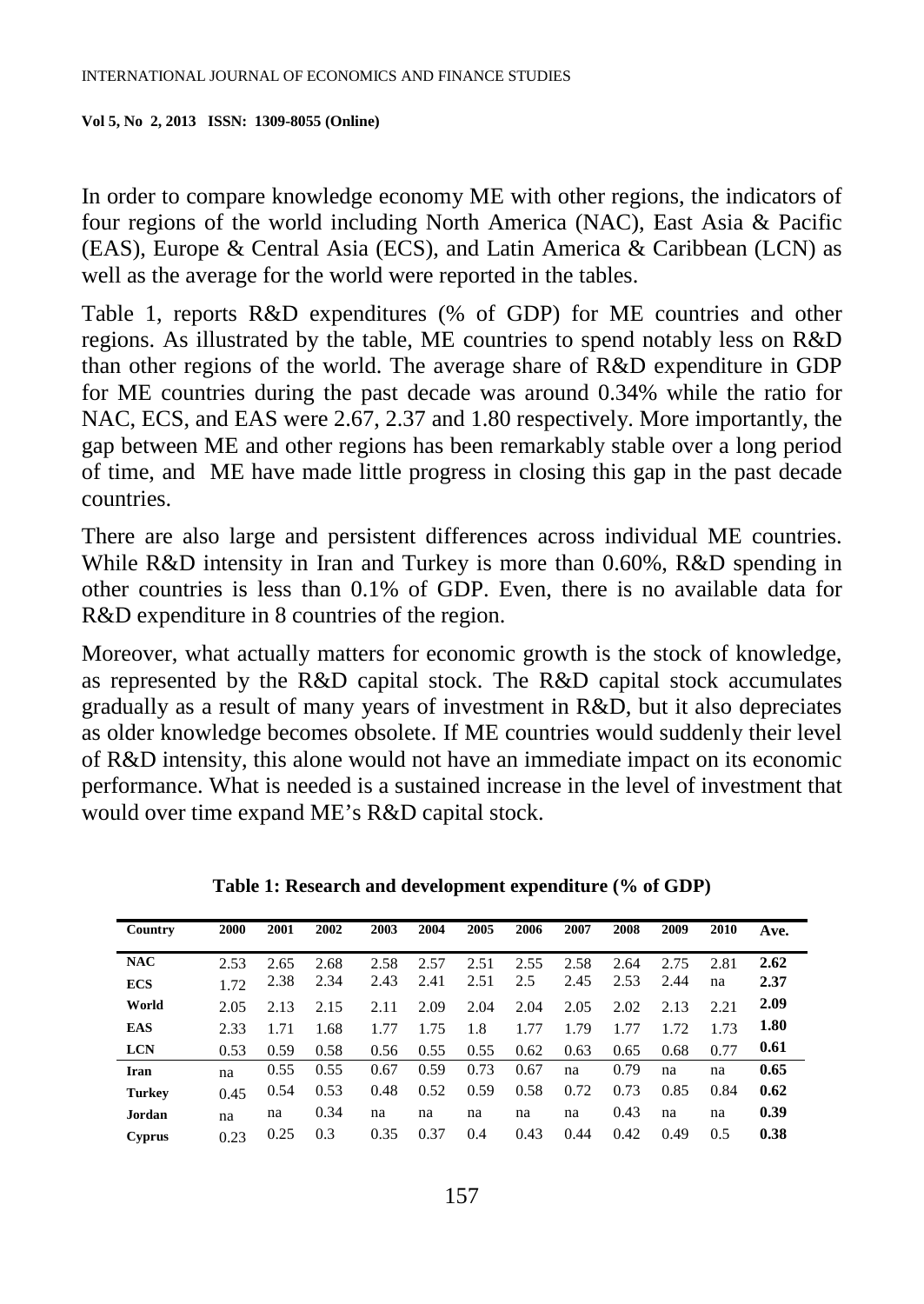| Egypt    | 0.20  | na   | na          | na   | 0.27 |                     | $0.24$ $0.26$ $0.26$ $0.27$ |             |                   | 0.21        | na | 0.24 |
|----------|-------|------|-------------|------|------|---------------------|-----------------------------|-------------|-------------------|-------------|----|------|
| Kuwait   | 0.20. |      | $0.18$ 0.18 |      |      | $0.14$ $0.13$ $0.1$ | 0.08                        | $0.09$ 0.09 |                   | 0.11        | na | 0.13 |
| Saudi A. | na    | na   | na          |      |      |                     | $0.06$ $0.05$ $0.04$ $0.04$ |             | $0.05$ 0.05 0.08  |             | na | 0.05 |
| ME       | 0.27  | 0.38 | 0.38        | 0.34 |      |                     | $0.32$ $0.35$ $0.34$        |             | $0.31 \quad 0.40$ | $0.35$ 0.67 |    | 0.35 |

Source: World Bank, WDI, 2012

Abbreviations: East Asia & Pacific (**EAS**), Europe & Central Asia (**ECS**), Latin America & Caribbean (**LCN**)**,**  North America (**NAC**), Middle East (**ME**), and United Arab Emirates (**UAE**).

Knowledge Assessment Methodology (KAM) is also an interactive benchmarking tool created by the World Bank to identify the challenges and opportunities which countries face in making the transition to the knowledge-based economy. The KAM measures countries performance on the 4 Knowledge Economy (KE) pillars: Economic Incentive and Institutional Regime, Education, Innovation, and Information and Communications Technologies. Variables are [normalized](http://web.worldbank.org/WBSITE/EXTERNAL/WBI/WBIPROGRAMS/KFDLP/EXTUNIKAM/0,,contentMDK:20584281%7EmenuPK:1433234%7EpagePK:64168445%7EpiPK:64168309%7EtheSitePK:1414721,00.html) on a scale of 0 to 10 relative to other countries in the comparison group. The KAM also derives a country's overall [Knowledge Economy Index \(KEI\) and](http://info.worldbank.org/etools/kam2/KAM_page5.asp)  [Knowledge Index \(KI\).](http://info.worldbank.org/etools/kam2/KAM_page5.asp)<sup>[2](#page-6-0)</sup>

Table 2 reports KAM for ME countries and other regions. The region's overall knowledge economy index (KEI) is notably less than either NAC or EAS. KEI index of ME region also experienced a slight deterioration over the period 1995– 2012.

As a whole, ME countries' Economic Incentive and Institutional Regime has slightly improved throughout the 1995–2012; Whereas, the average level of ME for Information and Communication Technology (ICT) also diminished from 6.36 to in 1995 to 5.56 in 2012. In the case of innovation and education pillars there were no considerable changes. Moreover ME countries show great dispersion on this index. Some countries rank quite high, relative to the global position, while others have a much lower rank. Cyprus, UAE, Bahrain and Oman not only have higher level than to rest of the region, they also well positioned in terms of the knowledge economy in the world. On the other hand, Yemen, Pakistan, Syrian and Egypt do not have suitable situation in knowledge base economy in the world. The changes in the rank of individual countries are notable. Overall ranking of KAM for Saudi Arabia and Oman has remarkably progressed since the year 1995, whereas the rank of Turkey, Jordan and Lebanon has notably worsened (Table 2).

 $\overline{a}$ 

<span id="page-6-0"></span> $2^2$ . See the [KAM booklet](http://siteresources.worldbank.org/INTUNIKAM/Resources/KAMbooklet.pdf) and the [User Guide](http://web.worldbank.org/WBSITE/EXTERNAL/WBI/WBIPROGRAMS/KFDLP/EXTUNIKAM/0,,contentMDK:20584268%7EmenuPK:1433162%7EpagePK:64168445%7EpiPK:64168309%7EtheSitePK:1414721,00.html) for more information.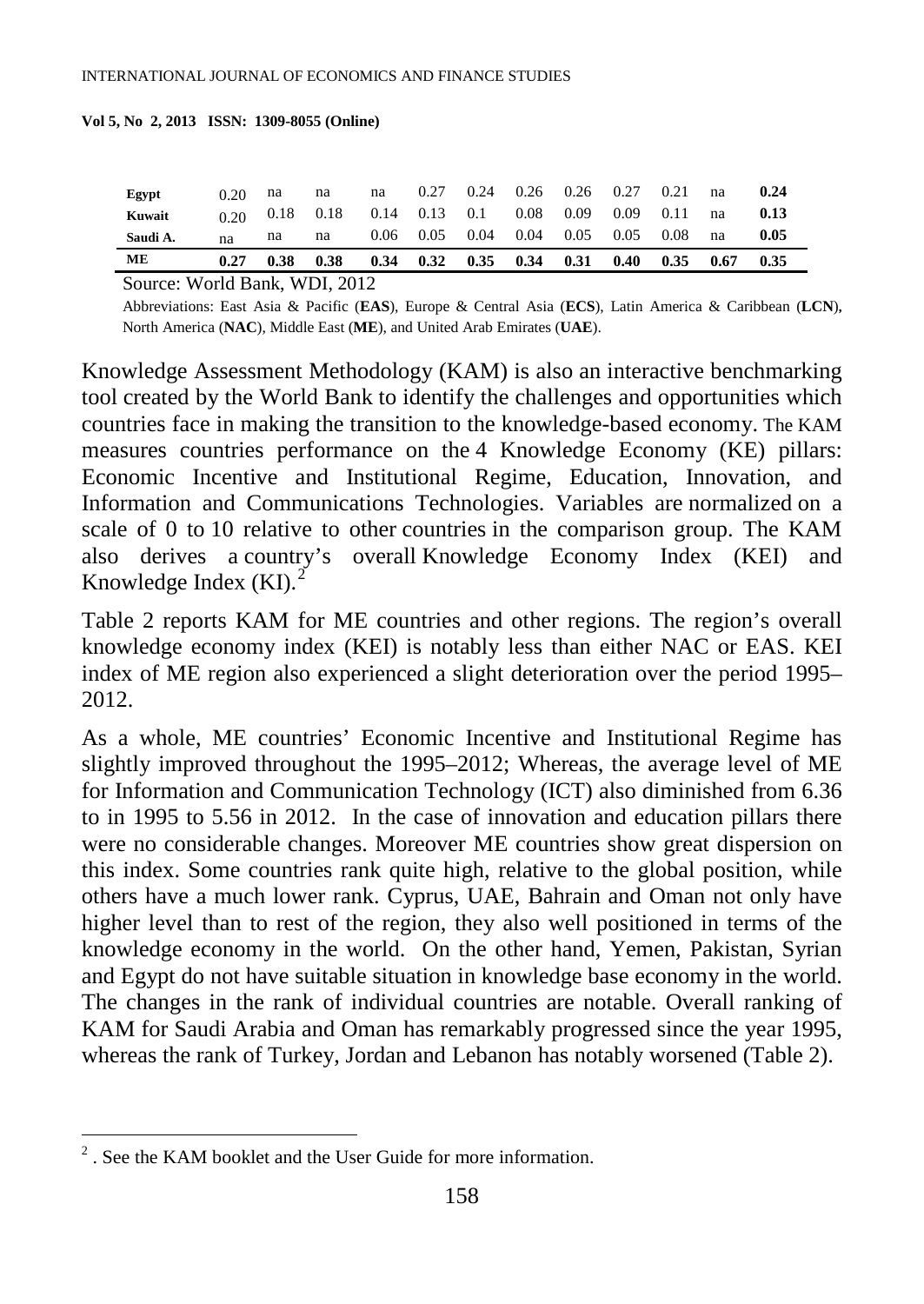The comparison of high-technology exports for ME with other regions unfolds the gap between ME and advanced region practically with EAC and NAC (Table 3). While the average share of High-technology in manufactured exports for ME was 2.17% during the last decade, more than 25 percent of manufactured exports in East Asia & Pacific and North America are due to the High-technology. Except Cyprus with 14.20%, the average share of High-technology for most of ME countries are less than 2 percent, especially in oil exporting countries.

| Rank | <b>Change</b> | Country        | <b>KEI</b> |      |                                | <b>Economic</b><br><b>Incentive</b><br>and |       | <b>Innovation</b> | <b>Education</b> |                | <b>ICT</b> |      |
|------|---------------|----------------|------------|------|--------------------------------|--------------------------------------------|-------|-------------------|------------------|----------------|------------|------|
|      |               |                |            |      | <b>Institutional</b><br>Regime |                                            |       |                   |                  |                |            |      |
|      |               |                | recent     | 1995 | recen                          | 1995                                       | recen | 1995              | recen            | 1995           | recen      | 1995 |
|      |               | <b>NAC</b>     | 8.8        | n/a  | 9.11                           | 9.13                                       | 9.45  | 9.55              | 8.13             | n/a            | 8.51       | 9.81 |
|      |               | <b>EAS</b>     | 8.6        | n/a  | 8.39                           | 8.29                                       | 9.16  | 8.97              | 8.46             | n/a            | 8.37       | 8.99 |
|      |               | <b>ECS</b>     | 5.32       | n/a  | 5.75                           | 5.89                                       | 7.43  | 7.31              | 3.94             | n/a            | 4.14       | 6.17 |
|      |               | <b>LCN</b>     | 5.15       | n/a  | 4.66                           | 4.85                                       | 5.8   | 6.06              | 5.11             | n/a            | 5.02       | 6.23 |
|      |               | World          | 5.12       | n/a  | 5.45                           | 5                                          | 7.72  | 7.91              | 3.72             | n/a            | 3.58       | 7.16 |
| 35   | $-3$          | <b>Cyprus</b>  | 7.56       | 7.68 | 7.71                           | 8.43                                       | 7.71  | 7.47              | 7.23             | 6.75           | 7.57       | 8.05 |
| 42   | 6             | <b>UAE</b>     | 6.94       | 6.39 | 6.5                            | 6.9                                        | 6.6   | 6.59              | 5.8              | 4.46           | 8.8        | 7.62 |
| 43   | $-2$          | <b>Bahrain</b> | 6.9        | 6.97 | 6.69                           | 6.95                                       | 4.61  | 6.93              | 6.78             | 6.49           | 9.54       | 7.52 |
| 47   | 18            | Oman           | 6.14       | 5.34 | 6.96                           | 6.33                                       | 5.88  | 5.48              | 5.23             | 3.65           | 6.49       | 5.89 |
| 50   | 26            | Saudi A.       | 5.96       | 5.02 | 5.68                           | 4.45                                       | 4.14  | 5                 | 5.65             | 4.11           | 8.37       | 6.51 |
| 54   | $-5$          | Oatar          | 5.84       | 5.86 | 6.87                           | 5.64                                       | 6.42  | 4.79              | 3.41             | 5.52           | 6.65       | 7.49 |
| 64   | $-18$         | Kuwait         | 5.33       | 5.71 | 5.86                           | 5.36                                       | 5.22  | 5.5               | 3.7              | 4.51           | 6.53       | 7.46 |
| 69   | $-7$          | <b>Turkey</b>  | 5.16       | 5.46 | 6.19                           | 6.23                                       | 5.83  | 5.04              | 4.11             | $\overline{4}$ | 4.5        | 6.55 |
| 75   | $-18$         | Jordan         | 4.95       | 5.55 | 5.65                           | 5.67                                       | 4.05  | 6.17              | 5.55             | 4.48           | 4.54       | 5.89 |
| 81   | $-13$         | Lebanon        | 4.56       | 5.38 | 4.28                           | 4.29                                       | 4.86  | 4.26              | 5.51             | 6.65           | 3.58       | 6.32 |
| 94   | $\mathbf{1}$  | Iran           | 3.91       | 3.59 | 0.73                           | 0.63                                       | 5.02  | 2.86              | 4.61             | 4.47           | 5.28       | 6.41 |
| 97   | -9            | Egypt          | 3.78       | 4.68 | 4.5                            | 4.14                                       | 4.11  | 5.08              | 3.37             | 4.64           | 3.12       | 4.87 |
| 112  | $-1$          | <b>Syrian</b>  | 2.77       | 3.49 | 2.04                           | 2.05                                       | 3.07  | 3.07              | 2.4              | 3.11           | 3.55       | 5.73 |
| 122  | 6             | Yemen          | 1.92       | 2.44 | 2.91                           | 1.85                                       | 1.96  | 2.03              | 1.62             | 1.38           | 1.17       | 4.5  |
|      |               | <b>ME</b>      | 4.94       | 5.09 | 4.97                           | 4.75                                       | 4.82  | 4.87              | 4.43             | 4.38           | 5.56       | 6.36 |

**Table 2: Knowledge Assessment Methodology (KAM)**

Source: World Bank, KAM, 2012

Table 4 also reports the Number of scientific and technical journal articles per million people in the region. As illustrated in this table the degree of scientific activities is very divers across individual countries. In some of countries particularly in Kuwait, Cyprus and Turkey the number of scientific articles per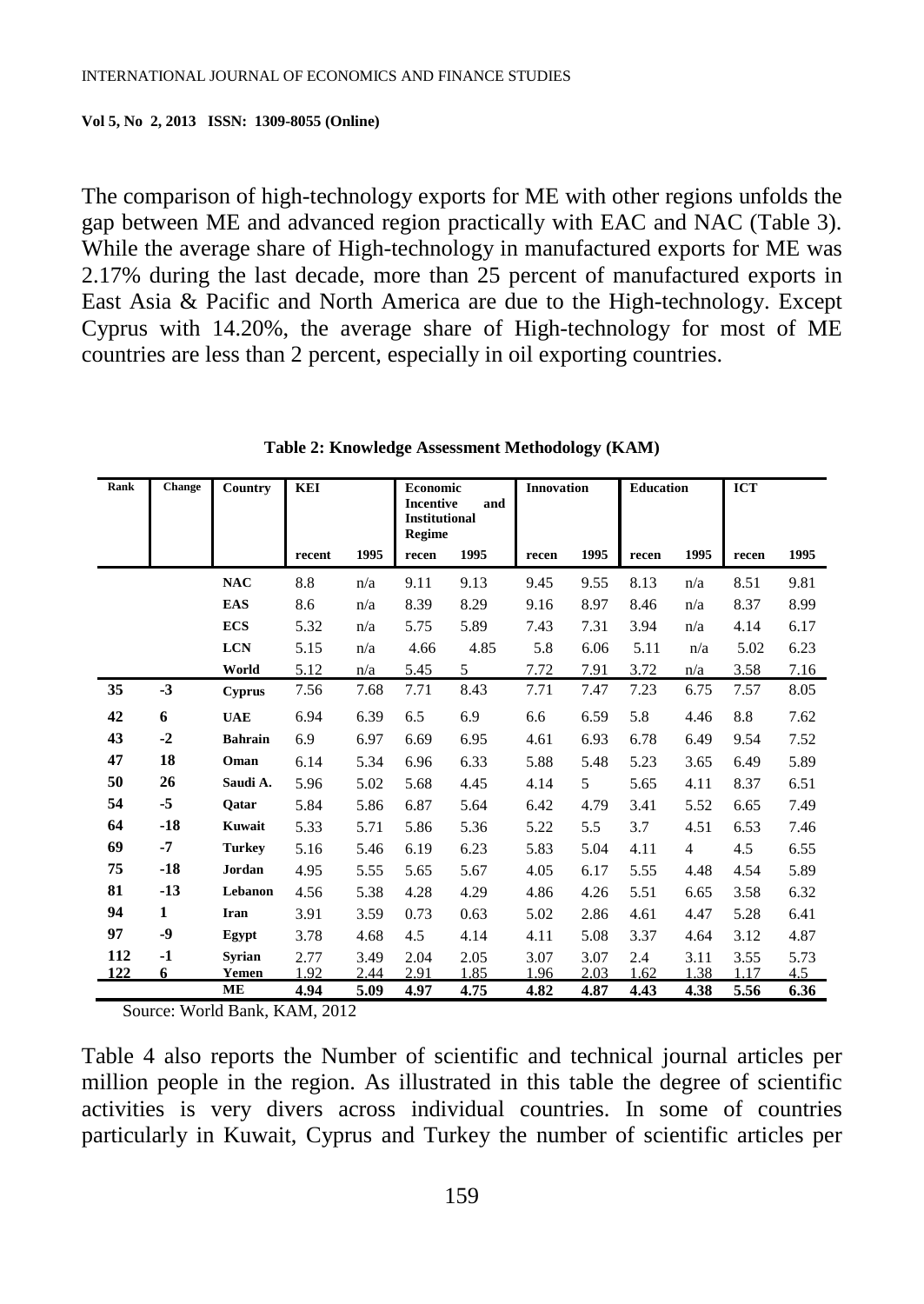million people is more than 90, whereas in Yemen, Iraq and Syria the number is less than 5. The significant divergence across individual countries reveals the lack of scientific interaction among member countries.

As results, the evidences in this chapter indicate that despite the investments in R&D, infrastructure, education and knowledge, there is significant gap between ME region and other regions, particularly with NAC, EAC and EAS in terms of knowledge-based economy performance. The countries of ME need to adopt appropriate polices and strategies- like as Lisbon Strategy for Europe- in order to close the gap with other regions. If the region's governments wish to keep up with the pace in the advanced economies, they should move towards knowledge-based economy by investing in R&D, education, ICT infrastructure and incentive for innovation. ME countries should raise their level of R&D investment; but also some countries should establish institutions to collect the data related to R&D activities.

| Country        | $\geq$ 200 | 2001             | 2002                 | 2003      | 2004                   | 2005                   | 2006                  | 2007             | 2008                            | 2009             | 2010                  | 2011                   | Ave.                 |
|----------------|------------|------------------|----------------------|-----------|------------------------|------------------------|-----------------------|------------------|---------------------------------|------------------|-----------------------|------------------------|----------------------|
| <b>EAC</b>     | 29.80      | 30.8             | 30.6                 | 30.0      | 30.7                   | 30.7                   | 30.2                  | 26.9             | 25.6                            | 27.3             | 26.6                  | 24.3                   | 28.9                 |
| <b>NAC</b>     | 29.13      | 28.8<br>$\circ$  | 27.6<br>L            | 26.7<br>1 | 25.8<br>$\overline{A}$ | 25.7<br>$\overline{A}$ | 26.0<br>F             | 23.8<br>Ω        | 23.1<br>Q                       | 20.4<br>7        | 18.7<br>5             | 17.1<br>$\overline{a}$ | 25.6<br>◠            |
| World          | 23.13      | 22.9             | 22.1                 | 21.0      | 20.8                   | 20.6                   | 20.7                  | 17.5             | 16.6                            | 18.2             | 17.9                  | 17.6                   | 20.4                 |
| <b>EAS</b>     | 17.27      | $\Omega$<br>19.8 | $\tau$<br>18.8       | 7<br>17.5 | $\Omega$<br>17.1       | Q<br>17.3              | 5<br>17.5             | 2<br>13.6        | 5<br>13.1                       | F<br>15.0        | $\mathcal{L}$<br>14.9 | 7<br>15.0              | E<br>16.8            |
| <b>LCN</b>     | 18.71      | $\Omega$<br>15.2 | $\mathbf{r}$<br>14.5 | 7<br>13.5 | 5<br>12.6              | 1<br>12.1              | 1<br>11.9             | $\Omega$<br>11.5 | $\overline{\mathbf{a}}$<br>10.0 | $\Omega$<br>11.4 | $\mathcal{L}$<br>10.7 | $\tau$<br>10.7         | Q<br>12.2            |
| <b>Cyprus</b>  | 3.26       | 2.03             | 1.79                 | 3.89      | 8.58                   | 16.9<br>7              | 22.7<br>$\mathcal{L}$ | 29.3<br>7        | 30.4<br>$\epsilon$              | 30.8<br>c        | 36.9<br>$\Omega$      | 27.2<br>$\Omega$       | 14.2<br>$\mathbf{v}$ |
| Lebanon        | 12.26      | 2.49             | 2.38                 | 2.14      | 2.42                   | 2.83                   | 2.76                  | 2.24             | 2.44                            | 4.53             | 12.8<br>$\Omega$      | 2.38                   | 3.38                 |
| Iran           | 5.81       | 1.11             | 1.53                 | 1.67      | 1.86                   | 2.49                   | 6.31                  |                  |                                 |                  | 4.46                  |                        | 1.89                 |
| Syrian         | 2.82       | 0.41             | 0.61                 | 0.80      | 1.02                   | 2.08                   | 0.80                  | 1.27             | 1.81                            | 1.56             | 1.34                  |                        | 1.11                 |
| <b>Turkey</b>  | 0.34       | 3.87             | 1.79                 | 1.93      | 1.90                   | 1.47                   | 1.85                  | 1.89             | 1.62                            | 1.74             | 1.93                  | 1.84                   | 2.30                 |
| Jordan         | 0.53       | 7.05             | 4.16                 | 1.78      | 1.90                   | 1.39                   | 1.23                  | 1.13             | 0.92                            | 1.41             | 2.86                  | 2.51                   | 3.18                 |
| Pakistan       | 2.98       | 0.30             | 0.67                 | 1.21      | 1.09                   | 1.38                   | 1.45                  | 1.38             | 1.85                            | 1.71             | 1.69                  | 1.76                   | 0.96                 |
| Saudi A.       | 1.89       | 0.47             | 0.38                 | 1.37      | 0.36                   | 0.67                   | 0.94                  | 0.66             | 0.46                            | 0.26             | 0.73                  |                        | 0.63                 |
| Egypt          | 5.35       | 0.90             | 0.78                 | 0.53      | 0.58                   | 0.40                   | 0.55                  | 0.19             | 0.97                            | 0.84             | 0.88                  | 0.71                   | 0.57                 |
| Oman           | 0.19       | 3.10             | 2.17                 | 5.74      | 0.68                   | 0.28                   | 0.31                  | 0.46             | 0.74                            | 0.30             | 0.57                  | 2.62                   | 3.26                 |
| Yemen          | 0.63       | 0.00             | 0.01                 | 0.52      | 0.26                   | 0.24                   | 0.51                  | 0.38             | 0.28                            | 0.37             | 0.36                  | 0.32                   | 0.30                 |
| <b>Bahrain</b> | 0.34       | 0.01             | 0.01                 | 0.12      | 0.07                   | 0.07                   | 0.06                  | 0.05             | 2.53                            | 0.03             | 0.11                  | 0.15                   | 0.59                 |
| Oatar          | 7.05       | 0.01             | 0.00                 | 0.00      | 0.02                   | 0.01                   | 0.01                  | 0.08             | 0.01                            | 0.02             |                       | 0.04                   | 0.02                 |

**Table 3: High-technology exports (% of manufactured exports)**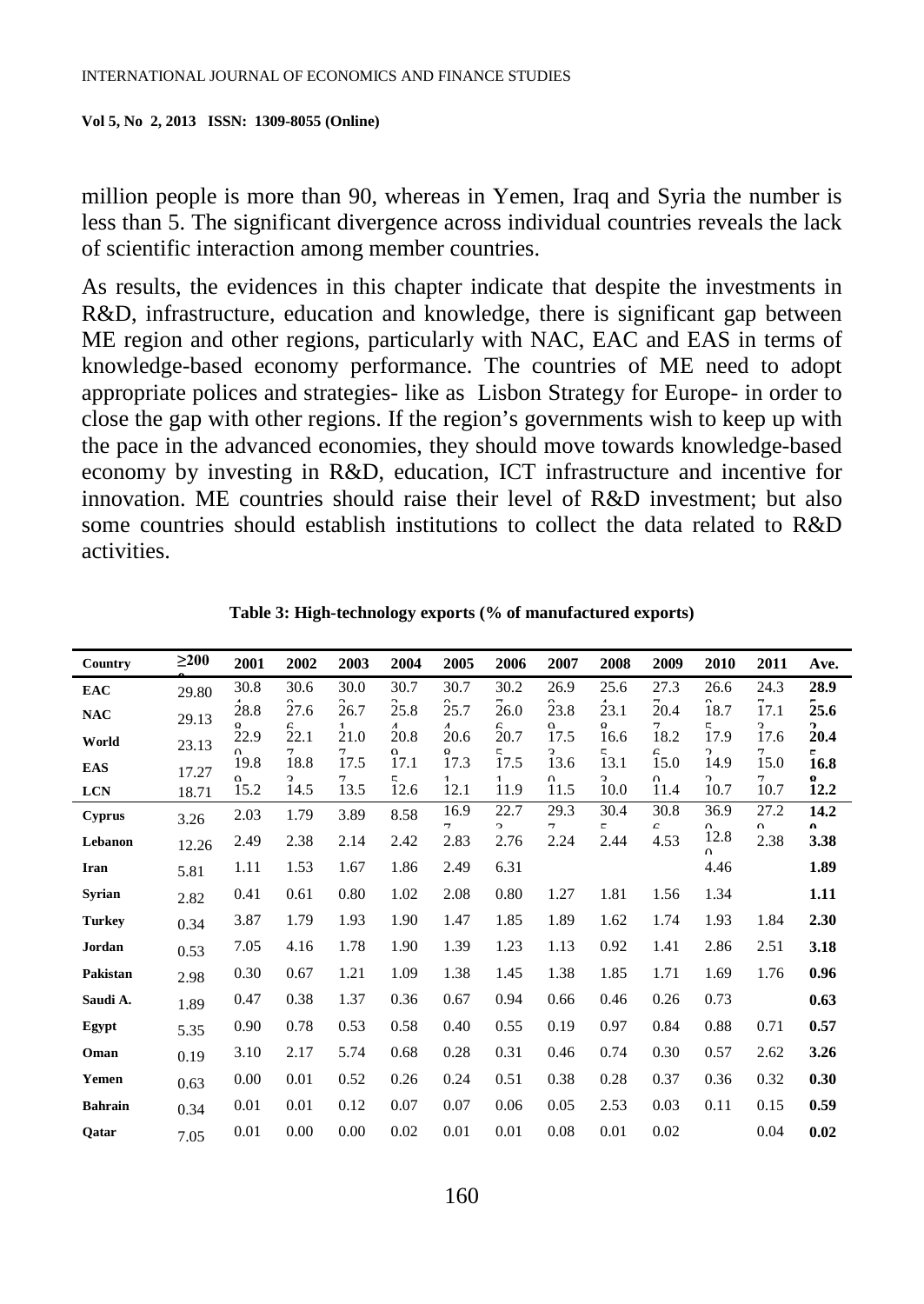| Kuwait |                                                                       |      | 0.18 | 0.15 | 0.11 | 0.12 |      | 0.34 | 0.48 | 0.30 | 0.52 |      |      | 0.42 |
|--------|-----------------------------------------------------------------------|------|------|------|------|------|------|------|------|------|------|------|------|------|
| Iraq   |                                                                       |      |      |      |      |      |      |      | 0.09 |      |      |      |      | 0.09 |
| ME     |                                                                       | 2.03 | 1.57 | 1.17 | 1.56 | 1.49 | 2.33 | 2.85 | 2.83 | 3.41 | 3.40 | 5.38 | 3.96 | 2.17 |
|        | $R_{\text{max}}$ , W <sub>1</sub> , 11 D <sub>2</sub> , 1, 17 AM 2012 |      |      |      |      |      |      |      |      |      |      |      |      |      |

| Vol 5, No 2, 2013   ISSN:  1309-8055 (Online) |  |  |  |
|-----------------------------------------------|--|--|--|
|-----------------------------------------------|--|--|--|

Source: World Bank, KAM, 2012

The fact that there are notable differences across individual countries in most of the indicators, and divergence of region's countries in terms of knowledge economy performance, implicitly means that intra-regional knowledge spillover was weak and countries should promote their scientific interactions, knowledge diffusion and economic cooperation.

Also, regional economic development seems increasingly to be dependent upon internal network structures to exploit fully the internal knowledge base, while at the same time absorbing new knowledge from outside the region.

| Country        | >2000 | 2001           | 2002 | 2003           | 2004           | 2005           | 2006          | 2007           | 2008           | 2009           | Ave          |
|----------------|-------|----------------|------|----------------|----------------|----------------|---------------|----------------|----------------|----------------|--------------|
| World          | 102   | 102            | 102  | 104            | 107            | 109            | 113           | 114            | 116            | 116            | 107          |
| Kuwait         | 141   | 124            | 111  | 109            | 111            | 102            | 106           | 95             | 89             | 75             | 112          |
| <b>Cyprus</b>  | 59    | 71             | 80   | 76             | 86             | 88             | 114           | 131            | 157            | 179            | 97           |
| Turkev         | 51    | 65             | 80   | 92             | 111            | 115            | 119           | 124            | 121            | 117            | 91           |
| Jordan         | 50    | 47             | 48   | 49             | 53             | 51             | 52            | 61             | 71             | 65             | 54           |
| Lebanon        | 39    | 58             | 45   | 57             | 51             | 59             | 61            | 58             | 67             | 60             | 53           |
| UA E           | 50    | 50             | 51   | 53             | 57             | 55             | 47            | 37             | 38             | 34             | 48           |
| Oman           | 40    | 45             | 49   | 45             | 40             | 44             | 42            | 50             | 48             | 43             | 44           |
| <b>Oatar</b>   | 40    | 34             | 20   | 32             | 67             | 47             | 44            | 42             | 44             | 41             | 41           |
| <b>Bahrain</b> | 45    | 35             | 28   | 49             | 43             | 38             | 43            | 47             | 39             | 30             | 41           |
| Iran           | 11    | 15             | 19   | 26             | 31             | 38             | 48            | 61             | 72             | 86             | 36           |
| Saudi A.       | 32    | 27             | 27   | 24             | 23             | 23             | 22            | 23             | 24             | 27             | 26           |
| Egypt          | 20    | 22             | 23   | 25             | 24             | 23             | 24            | 26             | 27             | 29             | 24           |
| Svrian         | 3     | $\overline{4}$ | 3    | $\overline{4}$ | $\overline{4}$ | $\overline{4}$ | 3             | $\overline{4}$ | 3              | 3              | 4            |
| Iraq           | 1     | 1              | 1    | 1              | 1              | 1              | $\mathcal{L}$ | 3              | $\overline{2}$ | $\overline{c}$ | $\mathbf{2}$ |
| Yemen          | 1     | 1              | 1    | $\Omega$       | 1              | $\theta$       | 1             | 1              |                | 1              | $\mathbf{1}$ |
| MЕ             | 74    | 78             | 78   | 81             | 87             | 87             | 94            | 97             | 104            | 102            | 86           |

**Table 4: Number of scientific and technical journal articles per million people of population** 

#### **4. Conclusions and policy implications**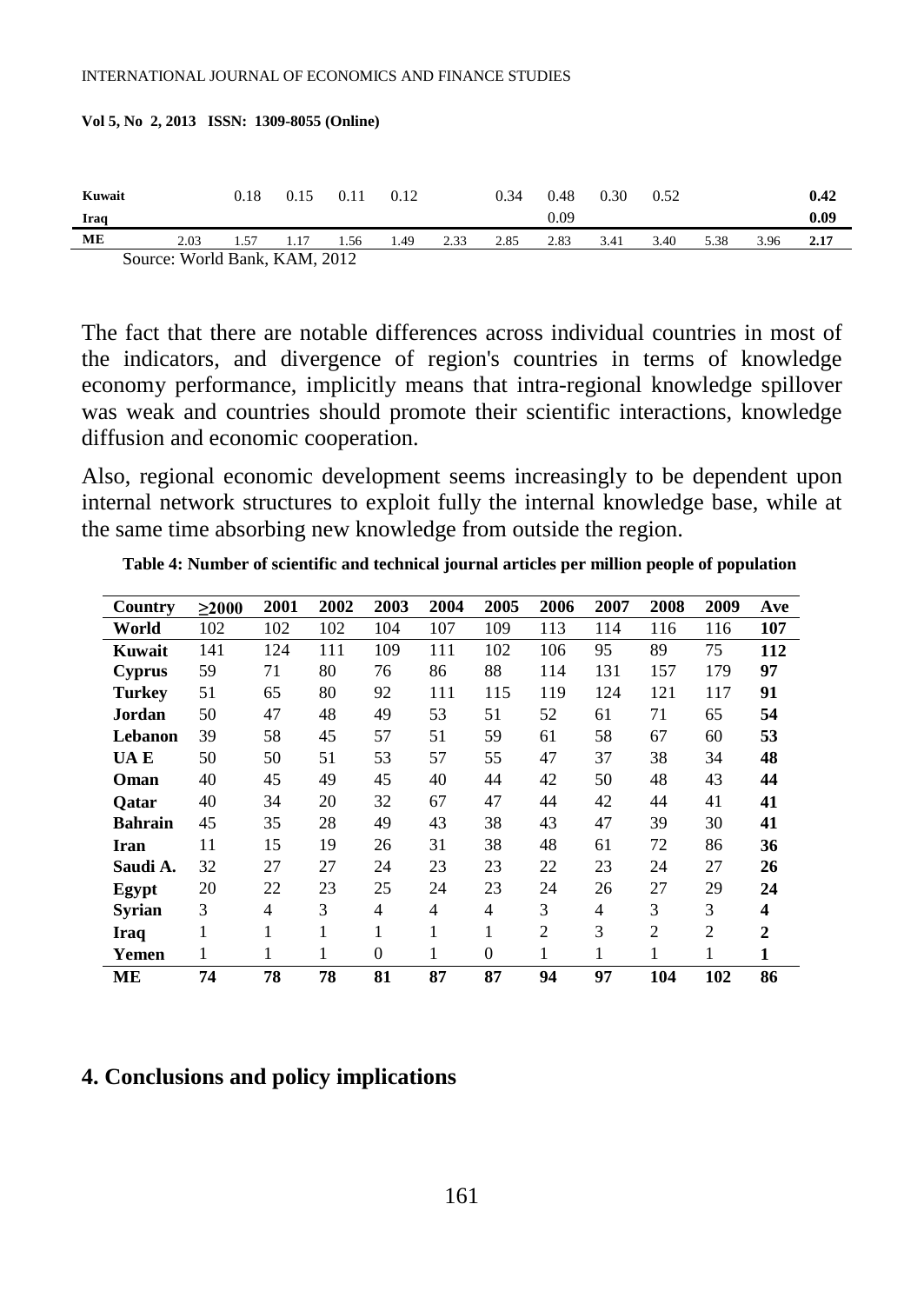The empirical growth literature has confirmed that more than half of the variation in income per capita and differences in growth rates of income per capita results from differences in TFP and TFP growth respectively. Stock of knowledge and technological change are the most important determinants of TFP. Investment in R&D is a key input into the process of innovation and the expansion of the knowledge stock. Other things being equal, countries and sectors devoting a larger share of their resources to R&D also tend to enjoy a higher productivity growth. On the other hand, knowledge spillovers and knowledge externalities are the drivers of regional economic development.

The results of the study revealed that, in most ME countries of the region, related investments in education, information infrastructure, R&D, and innovation have been insufficient. Moreover, inadequate economic and institutional frameworks prevent these investments from yielding desired results. There is also significant divergence of region's countries in terms of knowledge economy performance as a result of weak Intra-regional knowledge spillover.

If the region's countries aim to keep up with the pace in the advanced economies, and move forward to knowledge-base economy, they need to:

adopt a strategy to promote region's overall knowledge-base economy, to increase R&D investment and to motivate innovation- like as Lisbon Strategy in Europe,

promote intra-regional knowledge diffusion and spillovers,

expand the relationship with advanced economies in terms of knowledge, sciences and technology,

encourage investment in human capital as a source of economic growth through investment in education, learning-by-doing and inventive activities,

enhance ICT infrastructure as well as high technology export,

establish economic and political institutions affect the incentives to accumulate and to innovate, and they also affect the ability of countries to accommodate change.

# **BIBLIOGRAPHY**